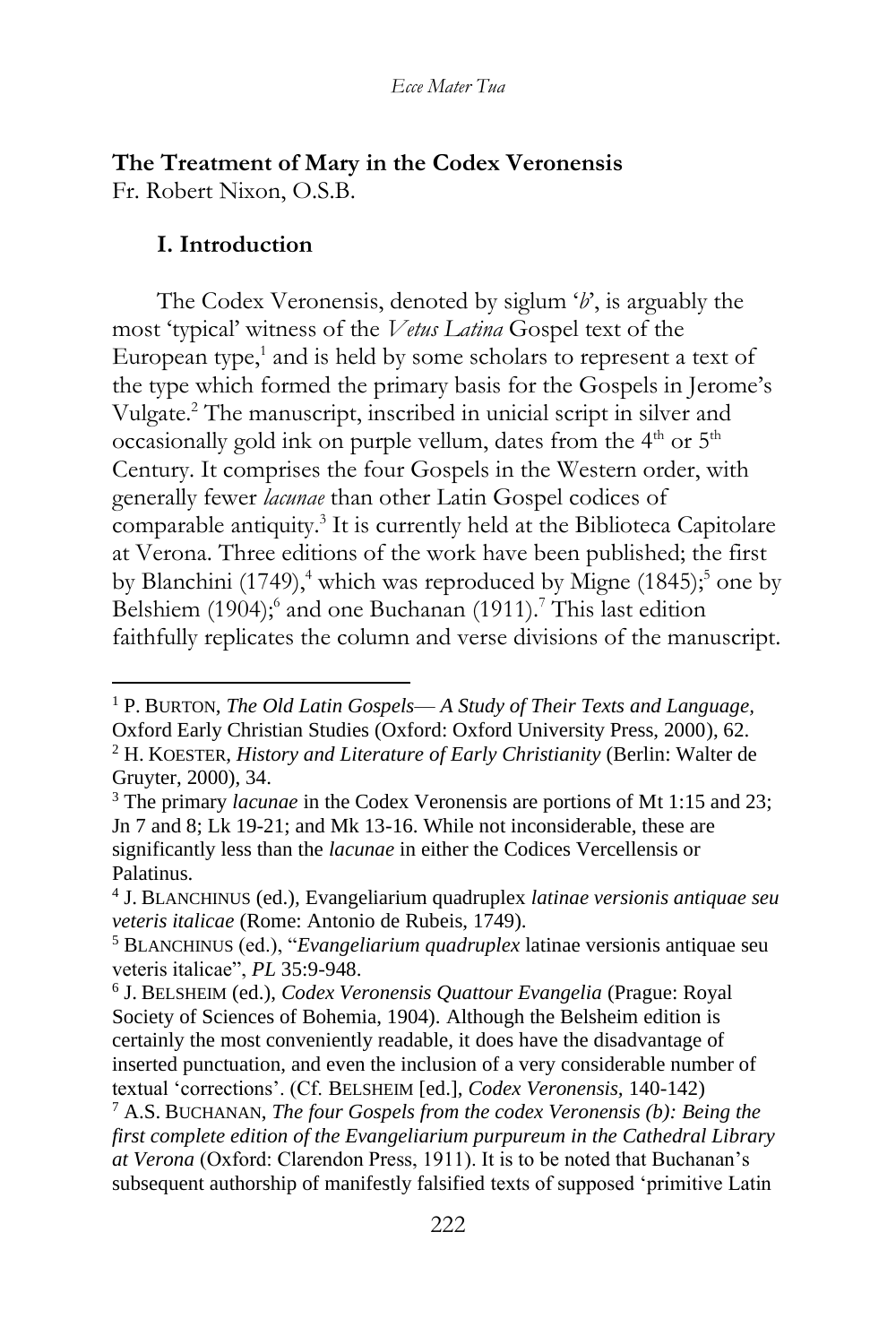In this essay, it will be demonstrated that numerous textual variants in the Codex Veronensis reflect a particular focus on Mary, and an emphasis on the virginal conception of Christ, as well as a deliberate highlighting of the doctrine of the perpetual virginity of Mary. These textual variants are readily identified through a comparison of the text of *b* with both the Heironymian Vulgate, and/or other *VL* versions. In themselves, most of the textual variants are apparently minor,<sup>8</sup> such as the use of a proper name rather than a pronoun, a difference in tense or case, or the insertion or omission of a word or phrase— yet cumulatively they suggest convincingly a tendency on the part of the compiler of the text to highlight the person of Mary, and to emphasize the related themes of the virginal conception of Christ and the doctrine of the perpetual virginity of Mary. Although the significance of the variant reading appearing in *b* for Jn 1:13 in relation to the doctrine of the virginal conception has already been widely discussed, it seems the question of the Marian nuances of the Codex, in a more comprehensive sense, has not been explored in the secondary literature.

Gospels', supporting his own theological views, necessarily raises doubts about the observations he offers in the preface of his edition. (Cf. A.S. BUCHANAN, *Evangelium Secundum Joannem, sine Judiazantium Emendationibus* [New York: E.S. Buchanan, 1919]).

<sup>&</sup>lt;sup>8</sup> The exceptions to this are two variant readings which present more obvious differences in conceptual sense; namely Jn 1:13 ('*natus est*' vs. *'nati sunt*'), and Lk 1:34 (in which *b* omits altogether the Mary's question '*Quomodo fiet istud quoniam virum non cognosco?'*). Each of these variants has attracted wide discussion. Cf. J.D. CROSSAN, "Mary and the Church in Jn 1,13," The Bible Today 20 (1965), 1318-1324. I. de la Potterie, "ll parto verginale del Verbo incarnato: Non ex sanguinibus, sed ex Deo natus est (Jn 1:13)," *Marianum* 45 (1983), 127-176. J.W. PRYOR, "Of the Virgin Birth or the Birth of Christianity: The Text of John 1:13 Once More," *Novum Testamentum* Vol. 27, Fasc. 4 (Oct., 1985), 296-318. R.M. PRICE, *The Incredible Shrinking Son of Man: How Reliable Is the Gospel Tradition?* (Amherst, NY: Prometheus, 2003), 70.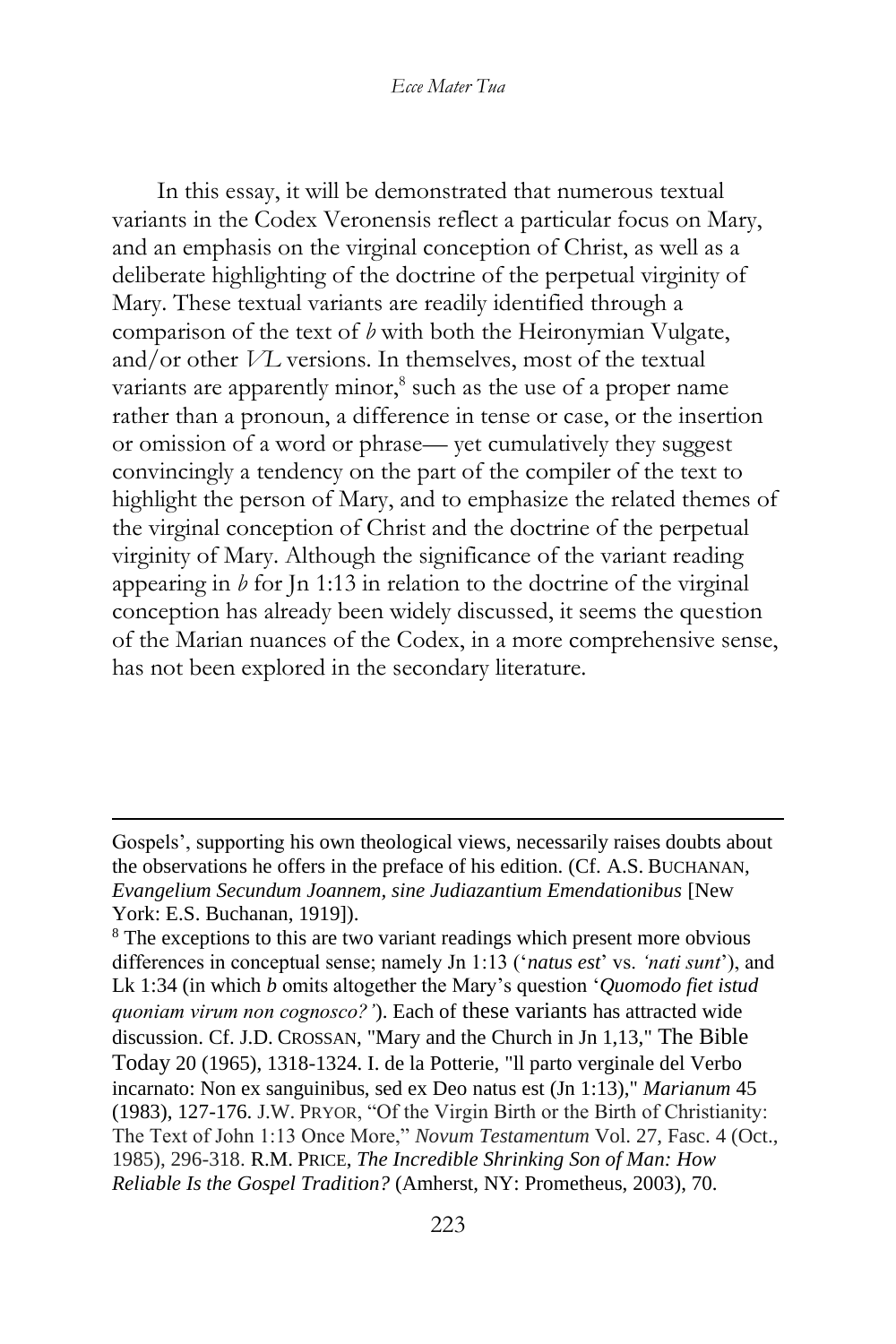For the purposes of this brief article, the analysis will be restricted here to variants in the text of the Gospel of Matthew.<sup>9</sup> Firstly, a number of relevant textual variants will be identified, and their significance analysed. Secondly, the devotional and theological context in which the manuscript emerged will be considered, with particular reference to the writings of Zeno of Verona. Finally, some conclusions will be offered, and some strategies for testing the argued hypothesis more systematically and comprehensively will be proposed.

## **II. Relevant Textual Variants in the Gospel of Matthew**

*II.1. Matthew 1,16*

The reading of Mt 1:16 offered by the Codex Veronensis differs markedly from that of the Vulgate, as shown below:

| Codex Veronensis, $b^{10}$         | Vulgate (Codex Amiatinus, A <sup>11</sup> ) |
|------------------------------------|---------------------------------------------|
| () Jacob autem genuit Joseph cui   | () Jacob autem genuit Joseph virum          |
| desponsata erat Virgo Maria. Virgo | Mariae de qua natus est Jesus, qui vocatur  |
| <i>autem Maria genuit Jesum ()</i> | Christus.                                   |

In the *b* reading, the name of *Maria* appears twice, in comparison to its single appearance in A (where it is replaced by a relative pronoun '*qua*' in the latter part of the verse). In both cases in *b*  (unlike A), the title '*Virgo'* is attached to the proper name, suggesting

<sup>&</sup>lt;sup>9</sup> This limitation of field excludes the aforementioned well known textual variants. (Jn 1:13 and Lk 1:34) Textual variants in the remaining Gospels in Codex Veronensis which seem to emphasize Mary or the virginal conception are listed, with only minor comment, in Appendix I.

 $10$  The texts of the Codex Veronensis used in this paper are taken from a consensus of the published editions of Blanchini, Belsheim, and Buchanan. Editorial punctuation has been omitted.

 $11$  The Vulgate text given through this paper is that of the Codex Amiatinus (accepted as the most reliable witness), according to Tischendord's edition. (C. TISCHENDORF [ed.], *Novum Testamentum Amiatinum* [Leipzig, F.A. Lirockhausius, 1859.)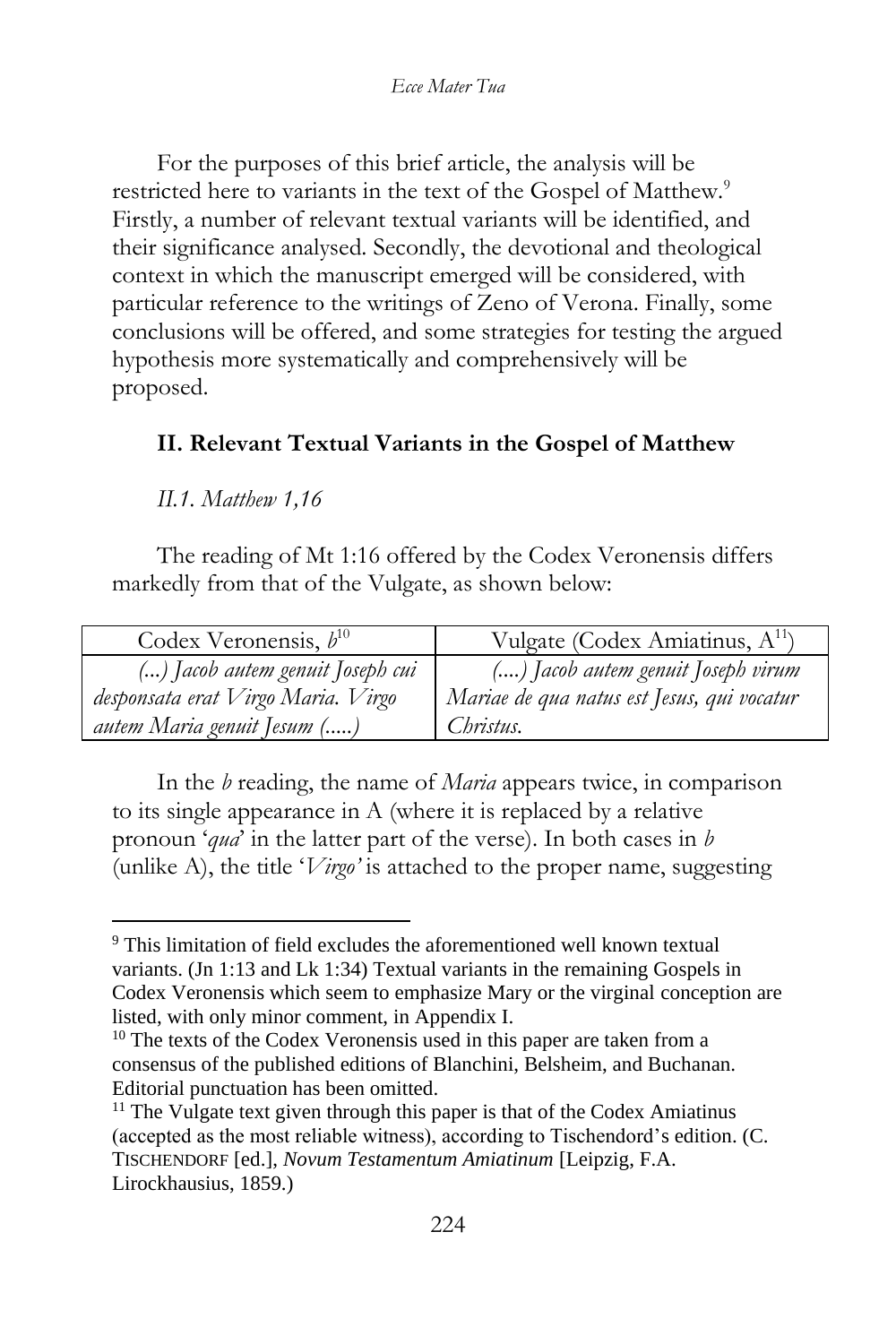that for the compiler of the Codex, the expression '*Virgo Maria'* was understood as a standard expression.

Indeed, the insertion of '*autem'* between '*Virgo'* between '*Maria'*  in the second part of the verse demonstrates even more clearly the highly familiar way in which the devotional title and name were linked for the compiler of the text and his readers. It is, of course, a common idiom in Latin for names and titles which are in familiarly recognized conjunction to be separated by an '*autem'* (e.g. '*Julius autem Caesar*', '*Jesus autem Christus*', *'Sanctus autem Spiritus*', etc.). This same idiom seems to be employed here (*'Virgo autem Maria*').

There is an important and conspicuous syntactic difference between the Codex Veronensis and the Vulgate reading of Mt 1:16 in the former, '*Virgo Maria'*, for both of its appearances, functions as a grammatical subject (nominative); whereas in A, it (or its pronoun) appears each time in grammatically subsidiary roles (as a genitive and ablative).

Syntactically also, the relationship of Christ and Mary is highlighted more strongly in Mt 1:16 in the text of *b* than in A. In A, Jesus is the subject of the verb (albeit in a passive form— '*natus est*')*,*  and the pronoun designating Mary is an ablative, not of agency, but of location ('*de qua*'). In *b*, however, it is Mary who 'begets' (*genuit*) Christ, in the relationship of a subject to a direct object. Interesting this verb '*genuit'* is reserved in the remainder of the Matthean genealogy (in both A and *b*) to signify the relationship between a male parent and his progeny.<sup>12</sup>

It also seems that the marital relationship between Mary and Joseph is presented in a more reserved modality in *b* than A. Indeed, for *b*, Mary merely '*had* been promised' (*'desponsata erat'*) to Joseph, whereas in A, Joseph is/was 'the husband of Mary' ('*virum Mariae'*). Arguably, this mode of expression in *b* highlights the doctrine of the perpetual virginity of Mary more strongly than A.

<sup>12</sup> Cf. Mt 1:2-16 (Vulgate and *VL* versions)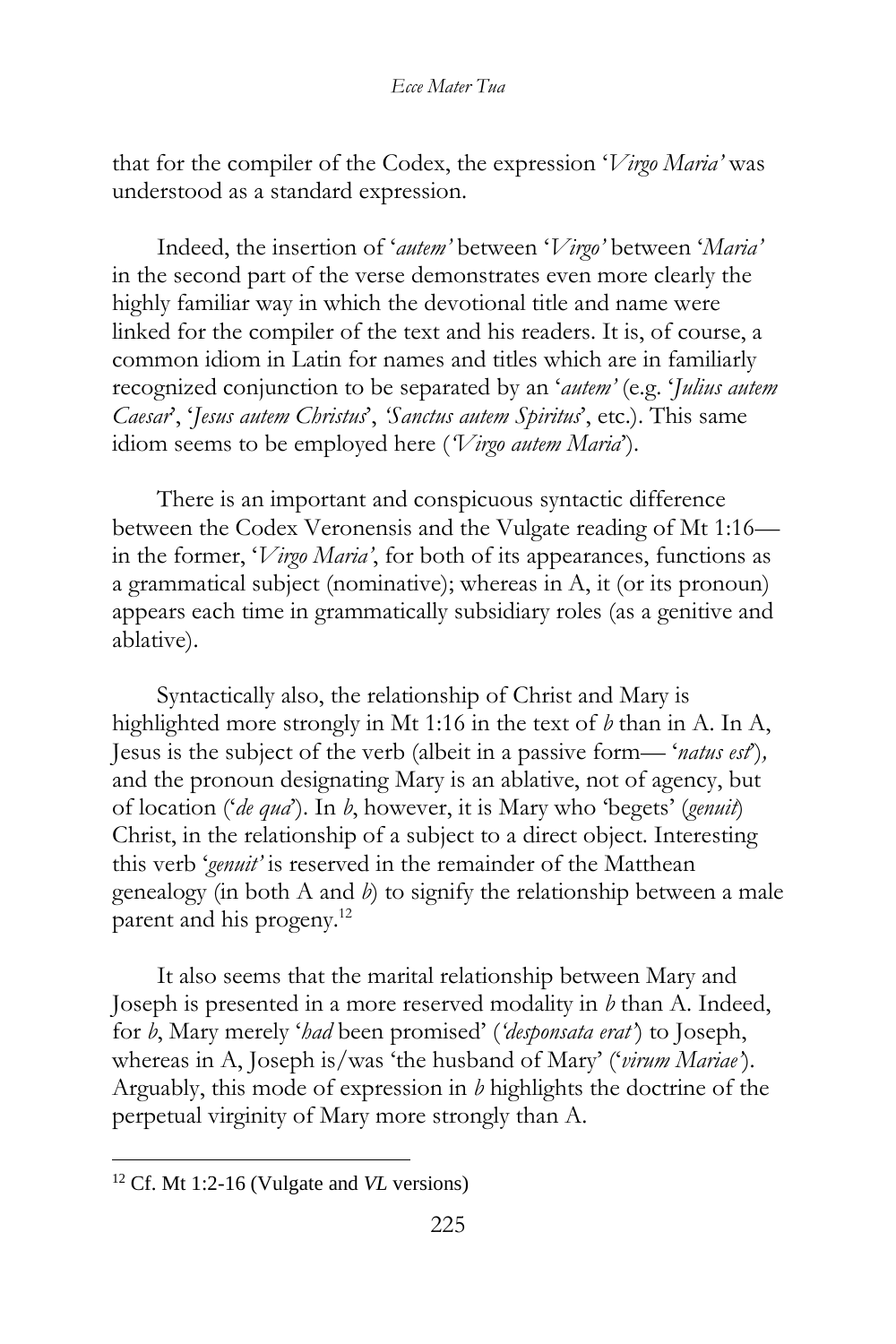*II.2. Matthew 1,19*

In Mt 1,19, Joseph's plan to divorce Mary privately is described. The Codex Veronensis differs, both from the Vulgate and other *Vetus Latina* texts,<sup>13</sup> in employing the adverb '*tacite'*, rather than the '*occulte'.* Thus the *b* text reads: *(...) 'voluit tacite illam dimittere.'* However, A gives: '*(....) voluit occulte dimittere eam.*'

The text's preference for '*tacite'* here effectively avoids the suggestion of deception or dissimulation which is often associated with the word '*occulte'*. Indeed, a little later, the *b* text does employ '*occulte'*— to describe Herod's deceptive consultations with the Magi.<sup>14</sup> Perhaps the compiler of the text was eager to distance the plan of Joseph to divorce Mary privately from any such tone of underhanded concealment. While Herod's enquiries are made '*occulte'*, Joseph's plans (for the compiler of *b*), innocent of any intention of dissimulation, are merely considered 'silently'. Interestingly, the *b* text comfortably allows the adverb '*tacite'* to be understood as describing either the manner in which Joseph's 'willed' (*'voluit'*) the course of action, or the manner of divorce he was considering.

Does the position of the pronoun before the verb ('*illam dimittere'* rather than '*dimittere eam'*), together with the choice of the slightly more emphatic and sonorous '*illam'*, rather than '*eam'*, give Mary extra prominence and centrality in the sentence? Quite possibly.<sup>15</sup>

*II.3. Matthew 1,25*

b: *volúit tácite íllam dimittére.*

<sup>13</sup> Cf. Codices Vercellensis, Corbeienis and Brixianus.

<sup>14</sup> Mt 2:7 (*b)*.

<sup>15</sup> The line in question, in both the A and the *b* versions, forms a *logaoedic*  tetrapody, thus:

A: *volúit occúlte dimittére éam.*

In such a quadruple rhythmic grouping, the third beat tends normally to be more accented than the fourth. Thus, '*illam'* in the *b* text will tend, according to this principle, to be more strongly accented, than '*eam'* is in the A text.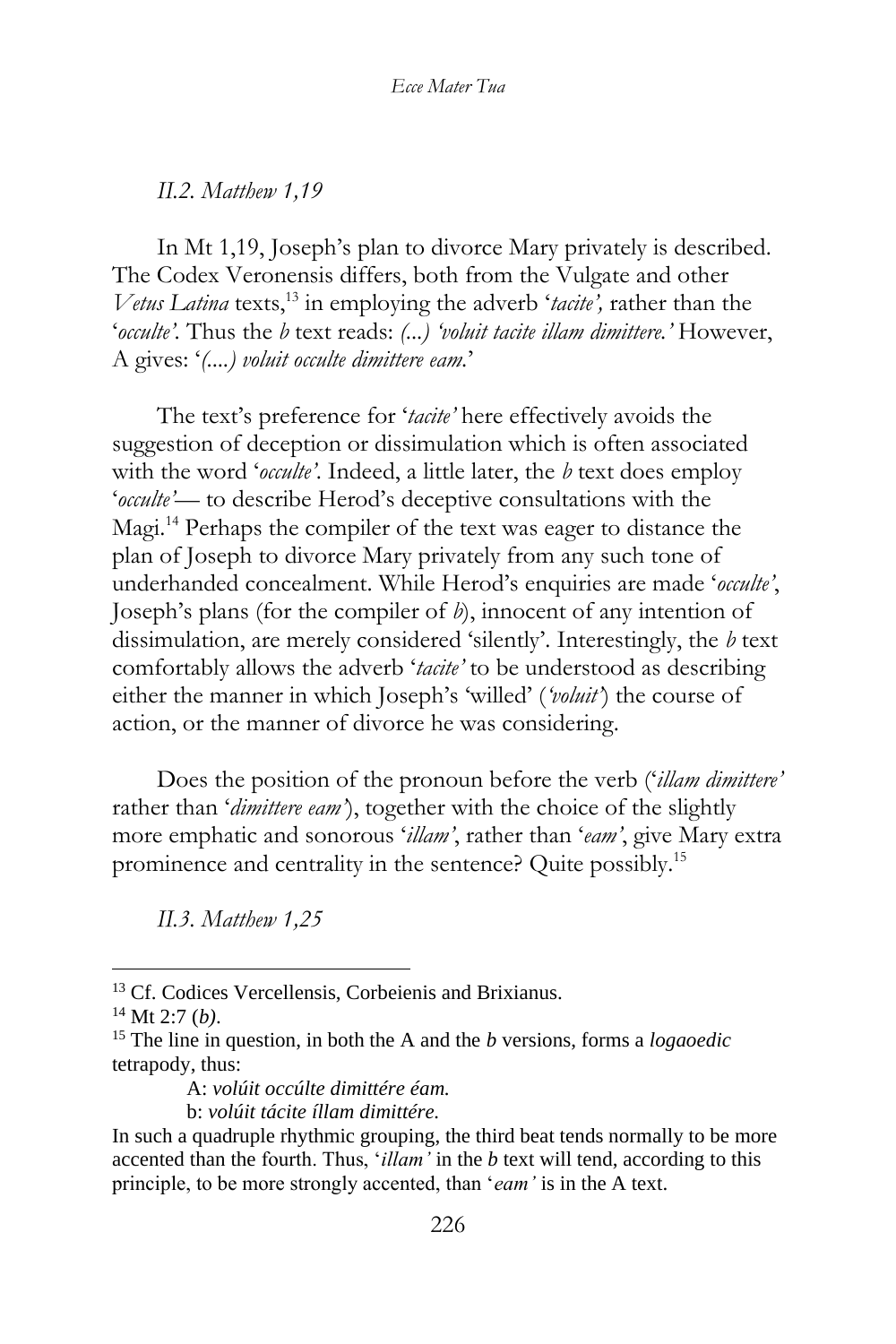Matthew 1,25, as presented in the Vulgate (and most *Vetus*  Latina texts<sup>16</sup>), has generated much discussion, since the time of Hilary<sup>17</sup> and Jerome,<sup>18</sup> concerning how it is best to be understood, especially in connection with the doctrine of the perpetual virginity of Mary. Its reading differs in several key words in the *b* text, as shown below:

| Codex Veronensis, b                 | Vulgate (Codex Amiatinus, A)              |
|-------------------------------------|-------------------------------------------|
| Et non cognovit eam donec peperit   | Et non cognoscebat eam donec peperit      |
| filium et vocavit nomen ejus Jesum. | filium suum primogenitum et vocavit nomen |
|                                     | ejus Jesum.                               |

There are certain obvious, but by no means insuperable, difficulties in reconciling the A text with the doctrine of the perpetual virginity of Mary. Does the term '*donec'* imply that *after* the birth of Christ Joseph did 'know' Mary? Both Hilary and Jerome point out that 'to know' here is not necessarily to be understood in the sense of implying physical relations.<sup>19</sup> Moreover, Jerome argues that '*donec'*, while it refers to the time *before* an event, does not necessarily imply any change after the event.<sup>20</sup>

A further difficulty may arise in the use of the term '*primogenitum'*  in the A text. Does this imply that Jesus was a first-born, rather than an *only* son of Mary?<sup>21</sup>

<sup>16</sup> Cf. Codices Vercellensis, Corbeienis, Brixianus, etc.

<sup>17</sup> HILARY OF POITERS, *Commentarius in Evangelium Matthei*, 1:3.

<sup>18</sup> JEROME, *De Perpetua Virginitate B. Mariae*, 23:197-199.

<sup>19</sup> HILARY, *In Evangelium Matthei*, 1:3. JEROME, *De Perpetua Virginitate*, 7.

<sup>20</sup>JEROME, *De Perpetua Virginitate*, 7.

<sup>21</sup> Cf. JEROME, *De Perpetua Virginitate*, 9-10. According to orthodox commentators, '*primogenitum'* should not be understood to exclude '*unicum'* or '*unigenitum*'. Cf. EPIPHANIUS, *Panariorum,* Liber III, 2:78. BENEDICT XIV, *De Festis D.N. Jesu Cristi et de B. Mariae Virginis Libri Duo,* I:XVII:22 (Parma: Typographia Fratrum Borsi, 1768), 226.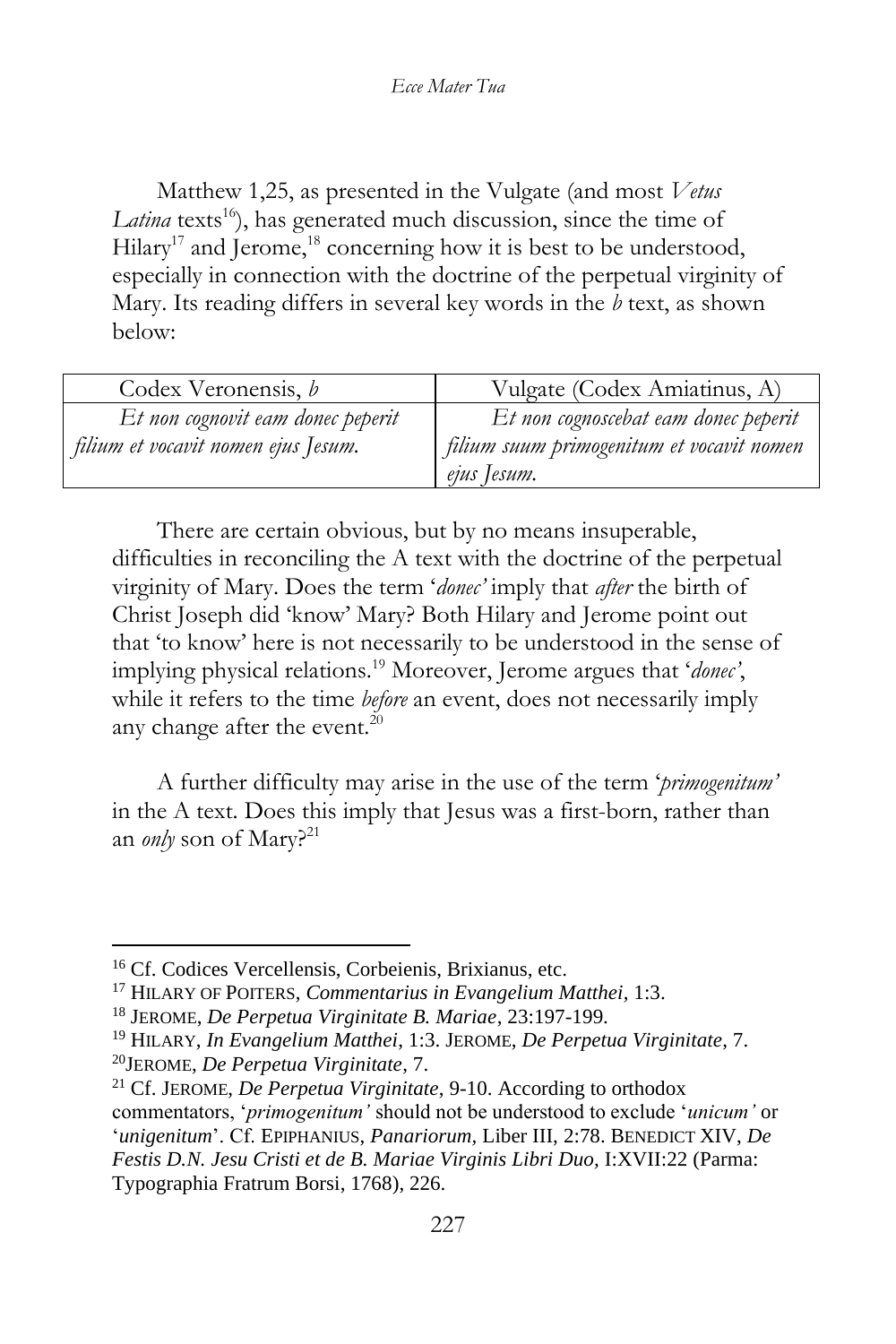The Codex Veronensis reading of the text seems largely to solve, or to obviate, these ambiguities. Firstly, the use of the perfect tense (*'cognovit'*) in *b*, rather than the imperfect used in the Vulgate and some other Latin versions (*'cognoscebat'*), reduces the implication of any subsequent change (since the imperfect tense has some sense of describing a transitory or temporary condition). Rather than saying: 'And he had not *been* knowing her *donec* (....),' the text becomes, 'And he had not known her *donec* (....).'

Furthermore, the potentially problematic word '*primogenitum'* is dropped altogether in *b*, eliminating any possibility that '*primogenitum*' will be interpreted as indicating the Jesus was not an only, but merely a first-born, son.

Curiously, Jerome himself cites a combination of both the Veronensis and the Vulgate readings of this verse in his *De Perpetua Virginitate B. Mariae*. 22

*II.4. Matthew 11:11*

The text of Matthew 11:11 does not refer directly to Mary, but to John the Baptist, and his greatness:

*(...) non surrexit inter natos mulierum major Joanne Baptista (...)*

This line, however, necessarily has a connection to the position of Mary. If John is 'the greatest of those born of women,' (Mt 11:11) as Christ here states, does this imply that his status is somehow 'higher' than that of the Virgin Mary? This question of how this line is to be interpreted to avoid such a problematic conclusion (inconsistent with Christian devotional practice) has given rise to various solutions amongst orthodox exegetes.<sup>23</sup>

<sup>22</sup> JEROME, *De Perpetua Virginitate*, 3 & 7.

 $23$  Alfonso de Madrigal solves the problem by noting that the Vulgate text gives *'inter natos mulierium',* and therefore refers compares John only to men, but not to women. (ALFONSO DE MADRIGAL, *Commentaria in tertiam partem Matthaei* [Venice: Typographia Balleoniana, 1728], 459.) A perhaps more fanciful solution is offered by Dorn, who notes the word '*surrexit'* in the Vulgate text,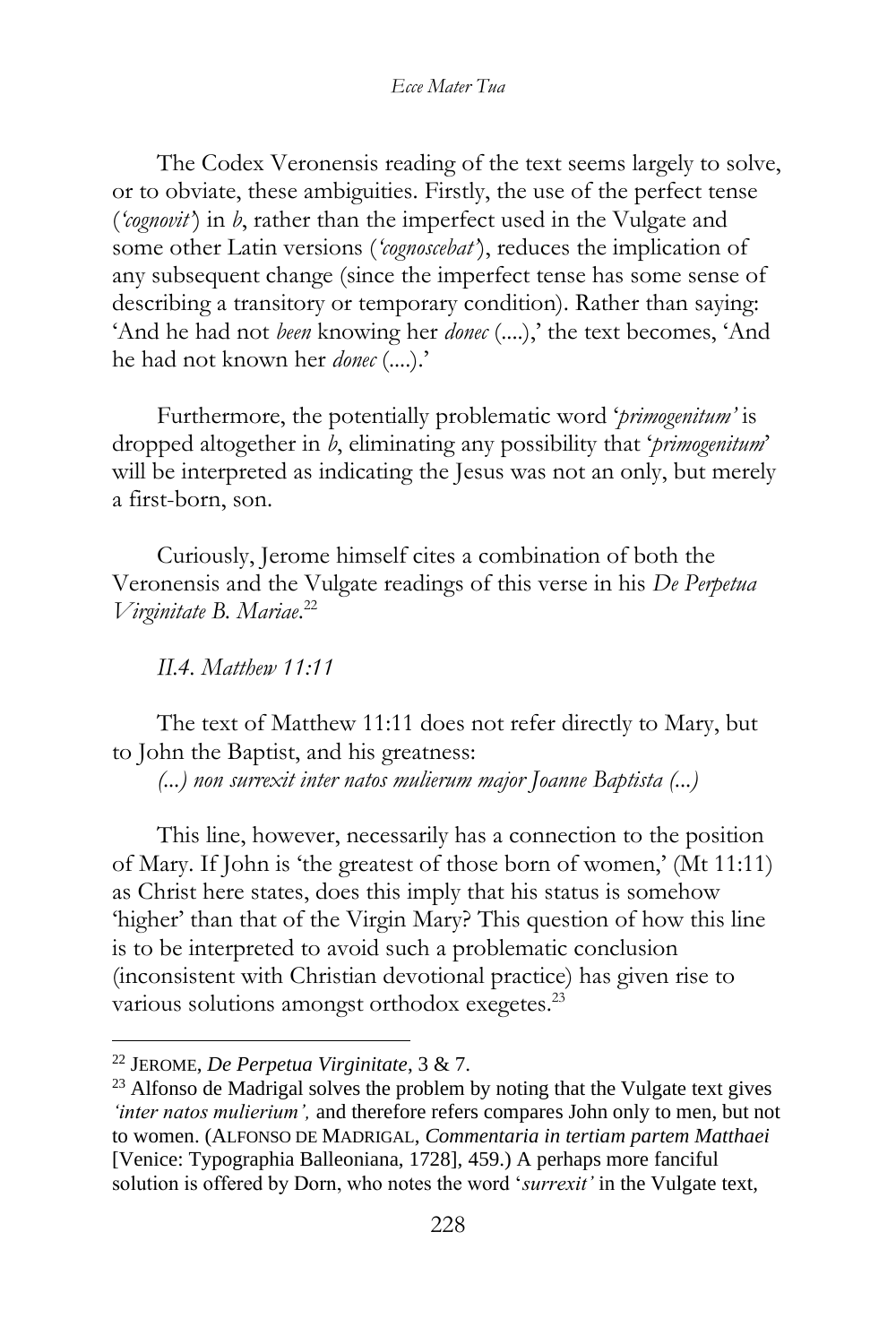The text of the Codex Veronensis, however, presents a different wording, matching the verse more closely to Lk  $7:28$ ,  $24$  which explicitly contains a solution to this difficulty:

*(....) non surrexit inter natos mulierum propheta major Johanne Baptista*

The field of comparison thus limited merely to other prophets, thereby excluding Mary (as well as Christ), and so neatly solving what might otherwise remain problematic.

*II.5 Matthew 12,47-49*

The last portion of Matthew 12 deals with the incident in which Jesus' mother and brothers are 'seeking him'; in response to which Christ asks the question 'Who are my mothers and my brothers?' (Mt 12:47-50) A number of key words vary in the *b* text from the Vulgate and other *Vetus Latina* version, which subtly change the tone of the action of Jesus' mother and brothers, as well as Christ's own response. Specifically, the Codenx Veronensis reduces any way in which the passage can be read to reflect uncomfortably upon Mary, or Jesus' response to the situation.

In the text of A, in Mt 12:47, someone informs Jesus that: '*Mater tua et fratres tui foris stant quaerentes te.'* But the *b* text introduces a somewhat more fully expressed sense: '*Mater tua et fratres tui foris stant quaerentes loqui tecum.'*<sup>25</sup> The Vulgate text is slightly ambiguous as to what was conveyed to Christ regarding the intentions of his mother and brothers— do they wish to speak to him, or to take him home,

('*non surrexit major'*) arguing that Mary did not '*surrexit'*, since, being immune to the effects of original sin, she did not need to rise up (F.X. DORN, *Diurnale Concionatorium In Festa: Complectens Conceptus Praedicabiles Pro singulis B. V. Mariae Festivitatibus* [Burkhart: Augusta Vindelicorum Burkhart, 1762], 63.) <sup>24</sup> The Lukan redaction undoubtedly reflects a more developed Mariology. <sup>25</sup> This same variant appears also for Mk 3:32. Interestingly, most *Vetus Latina* texts offer a version of this line similar to the Codex Veronensis (cf. Codices Vercellensis, Brixianus, Corbeinsis, etc.), and the Vulgate text ('*quaerentes te'*) seems to be curiously isolated amongst Latin versions at this point.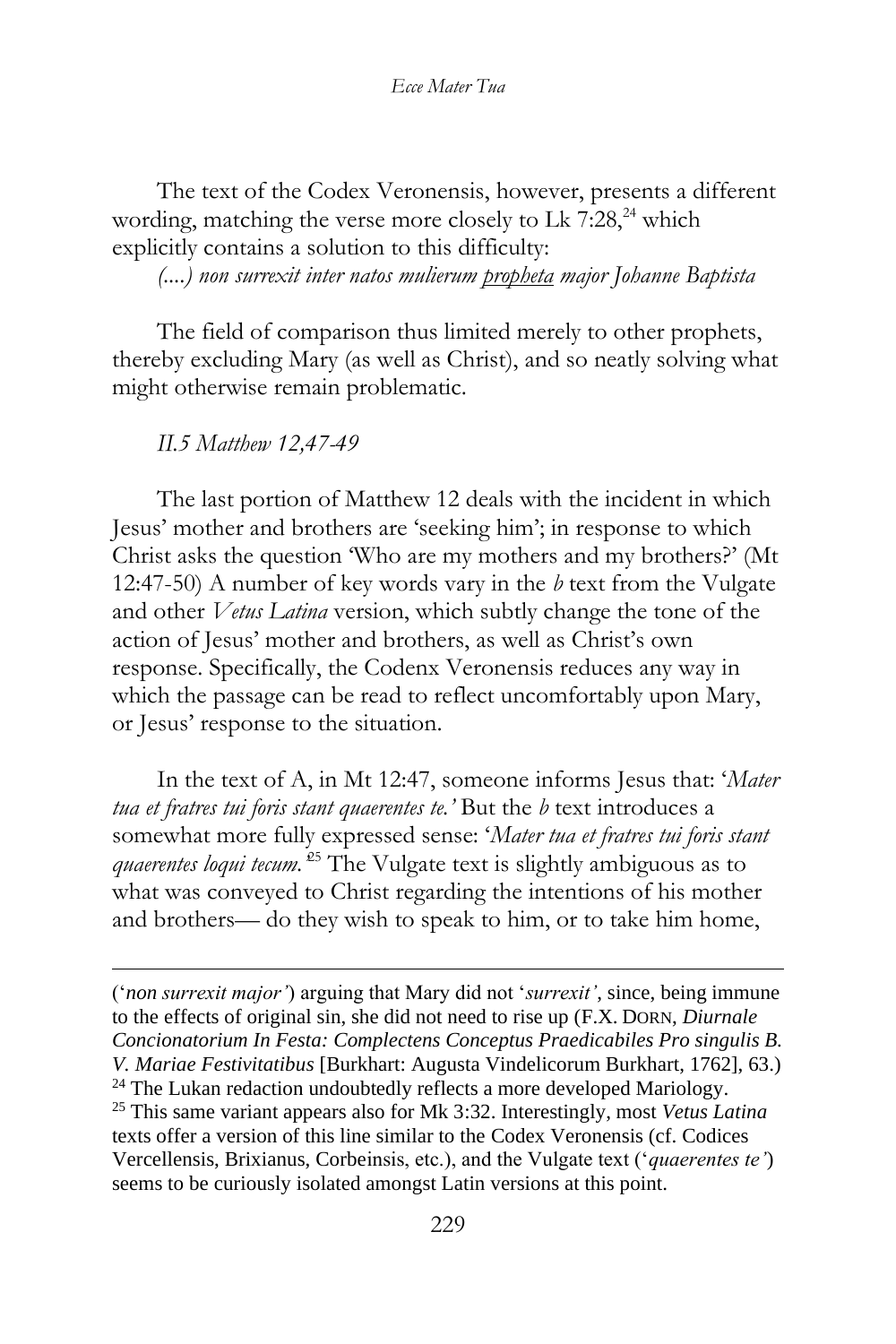or are they 'seeking him' in the sense of simply determining his whereabouts?<sup>26</sup> The Codex Veronensis text, however, specifies that their intention, as conveyed to Christ, was purely to converse, thus reducing the sense a confrontational encounter between Jesus and his family members.

Indeed, congruent with observation is the reading offered by the Codex Veronensis for Mk 3:21. The Vulgate (not without a certain ambiguity as to the *relati* of '*sui'*) has at this point:

*Et cum audissent sui, exuirent tenere eum dicebant enim quoniam in furorem versus est.*

In contrast, *b* (in common with the sense of several other *Vetus Latin* texts<sup>27</sup>), gives:

*Quod ut audierunt de illo Scribae et caeteri, exierunt ut tenerent illum dicebant enim quoniam exsentiat eos.*

This variant can be linked back to the *b* text of Mt 12:46-47, effectively eliminating any suggestion in the text that Mary and Jesus' other close family members were concerned about his sanity.

In Mt 12:48, the Codex Veronensis offers an interesting and unique reading for the rhetorical question with which Jesus responds, which in the Vulgate is simply:

*Quae est mater mea, et qui sunt fratres mei?*

Here, *b* introduces the word '*mihi': Quae est mihi mater mea et fratres mei?*

At first glance, the '*mihi'* appears to be tautological, replicating the meaning of '*mea'* and '*mei*'. However, the effect of the combination of both '*mihi'* and '*mea/mei*' seems to emphasize the non-literal nature of the question, as if Jesus is saying 'Who is, to me,

<sup>26</sup> Both the A and *b* texts had, in fact, indicated a little earlier (Mt 12:46) that the intention of Jesus' mother and brothers was '*loqui ei'*. However, Mt 12:47 speaks not about their actual intentions, but what was communicated to Jesus about their intentions.

 $^{27}$  cf. Codices Vercellensis, Palatinus, Brixianus, Corbeiensis, etc.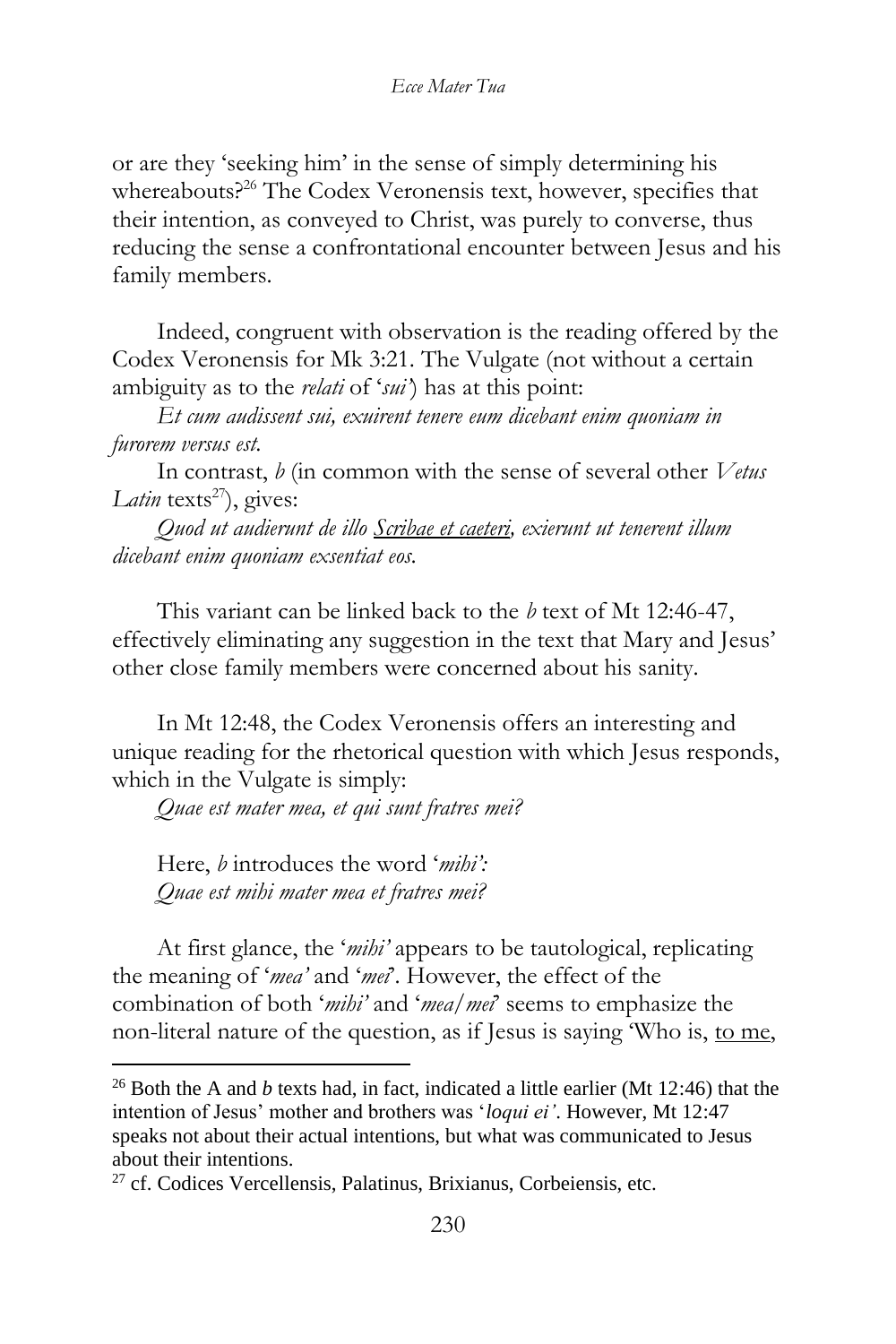*like* my mother and my brothers?' Indeed, this explicitly metaphorical sense is reinforced in *b* text by the use of a single, singular verb ('*est'*)*,*  rather than introducing (in a more grammatically 'correct' way), the plural verb ('*sunt'*) and masculine pronoun ('*qui')* for '*fratres mei*'*.* The overall effect is to 'soften' the otherwise difficult effect of Christ's rhetorical question. Of course, the question in either form is necessarily metaphoric— but in *b* its self-consciously non-literal nature is more prominently articulated.

Christ's response to his own question, in Mt 12:49, *Ecce mater mea et fratres mei'*, is accompanied by gesture of extending his hand towards (?) his disciples. But the quality of this gesture is differently nuanced in various Latin versions, according to the choice of preposition. In this case, *b* and A match. However, other *Vetus Latina*  witnesses differ, as shown:

| Codex                 | Codex                | Codex Brixianus, f       |
|-----------------------|----------------------|--------------------------|
| Veronensis, b         | Vercellensis, a      |                          |
| Codex                 | Codex                |                          |
| Amiatinus, A          | Corbeiensis I, $f$   |                          |
| (Vulgate)             |                      |                          |
| Extendens manum       | Extendens            | Extendens manum          |
| in discipulos suos () | manum ad discipulos  | super discipulos suos () |
|                       | $\mathcal{SUS}$ $()$ |                          |

The *a* and  $f$ <sup>*f*</sup> texts (and, in a different way, the *f* text<sup>28</sup>) both emphasize the directional dynamic of Jesus' gesture, making it evidently a demonstrative act, akin to pointing. However, the *b* and A text, while not totally excluding that sense, is less emphatic as to the directional or demonstrative quality, as reflected in the very literal translation of Wycliffe:

*And he helde forth his hoond in to hise disciplis.*

 $^{28}$  It is to be noted that the *f* text may, in fact, be interpreted as "extending his hand over his disciples, he said, 'Behold......'," i.e. that Jesus was pointing (over the heads of his disciples) to his mother and brothers when saying, "Behold, my mother and brothers."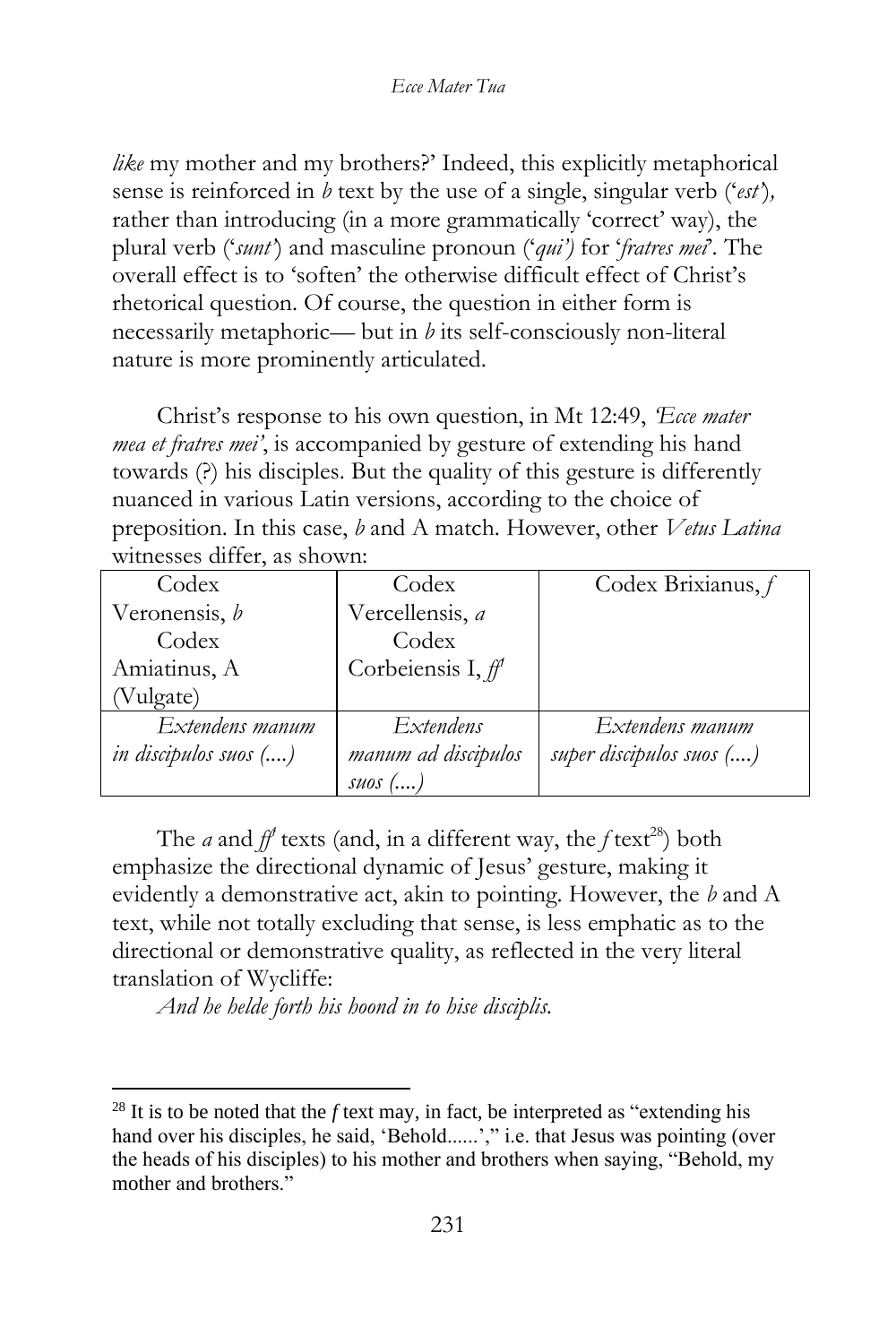Thus the Codex Veronensis text (like that of the Vulgate) is less clear about whether Jesus actually *indicates* his disciples (to the apparent exclusion of Mary and his 'brothers'), when saying '*Ecce mater mea et fratres mei'*; or whether he is simply making some other kind of gesture accompanying his discourse, in the midst of an audience of his disciples.

The total effect of these three textual variants in the Codex Veronensis for Mt 12,47-49 is to reduce the sense of a clash between Jesus and his mother and brothers. These subtle nuances in wording quite possibly reflect a desire to expunge any sense of disharmony between Mary and her Son.

### **III. The Theological Context in which the b Text Emerged, and its Relationship to the writings of Zeno of Verona**

Consistent with the hypothesis that the text of the Codex Veronensis reflects a particular emphasis on Mary, and the related doctrines of the virginal conception of Christ and perpetual virginity of his mother, is the evidence that this was a particular feature of the Church at Verona in the fourth and fifth centuries. The most useful evidence of the theological and devotional *zeitgeist* of the Veronese Church at the time of the Codex's origin is the corpus of sermons of Zeno— who served as Bishop of Verona in the  $4<sup>th</sup>$  Century, and is closely associated with the early articulation in the Latin Church of the doctrine of the perpetual virginity of Mary.

According to the Ballerinius' commentary, Zeno, anticipating Jerome, was the first to formulate in precise terms the doctrine of virginity of Mary '*post connubium, post conceptum, post filium.*' <sup>29</sup> Guiliari similarly expresses the view that the orthodox Catholic position on the perpetual virginity of Mary finds it first and most apt expression

<sup>29</sup> P. BALLERINIUS, 'Footnote 5', in ZENO OF VERONA, *Sermones* (Verona: Typiis Semanirii, 1739), 49.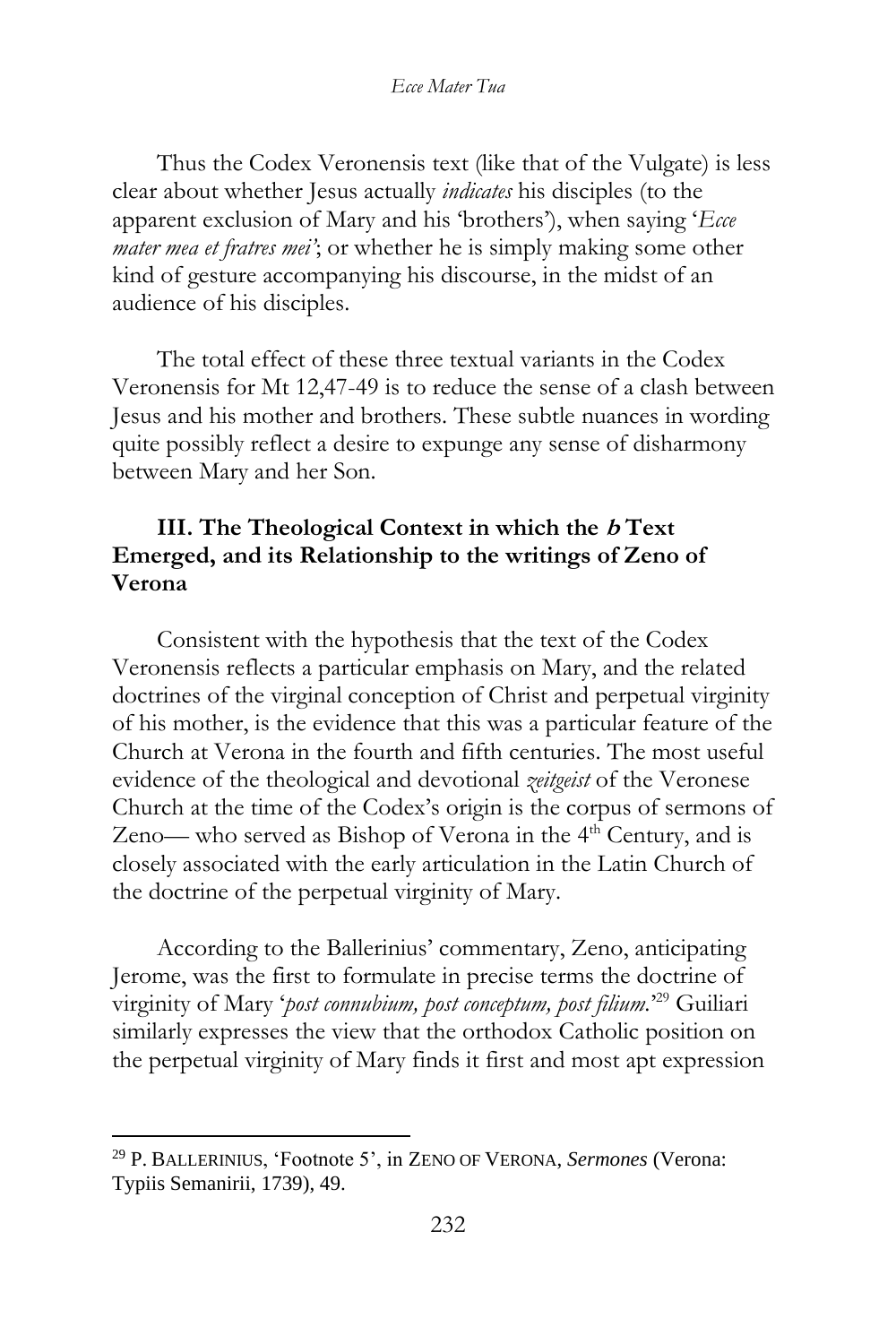#### *Ecce Mater Tua*

in the writings of Zeno.<sup>30</sup> This undoubtedly was a particular theme for the Veronese Bishop, figuring in a quite number of his extant homilies.<sup>31</sup>

In one case, he even refers to the evidence a midwife, supposedly present at the birth of Christ, whose hand burned when she presumed to test the physical virginity of Mary after the birth.<sup>32</sup> Interesting, Jerome himself dismisses that story as apocryphal.<sup>33</sup>

A prominent feature of Zeno's Mariology is that Mary suffered no pain or discomfort, either in gestation or birth. This idea (which also figures in Jerome and Ambrose, and indeed Cyprian) is, however, articulated particularly emphatically by Zeno.<sup>34</sup> This theme of Mary's 'blessed calmness' seems to be reflected at several points in the *b* text. (See appendix— Lk 1:29; Lk 1:34; Lk 2:48b.)

If the status of Mary, and her perpetual virginity, was then a key topic for Zeno (and, presumably, the Church at Verona which he led), it seems reasonable that the Codex Veronensis, a treasured possession of the Cathedral at Verona since approximately his time, should reflect this emphasis. The findings of the analysis of textual variants in the Codex undertaken previously thus seem wholly consistent with the evident Marian emphasis of the Veronese Church of that time.

<sup>30</sup> GIAMBATTISTA CARLO GIULIARI, *S. Zenonis episcopi veronensis Sermones*  (Rome: Typ. episc. F. Colombari, 1883), 69.

<sup>31</sup> Cf. ZENO OF VERONA, *De Continentia*,1:5. Zeno, *De eo, quod scriptu est "Cum tradiderit regnum Deo et Patri*", 2:6. ZENO, *De Nativitate Domini (i)*, 1:5. ZENO, *De Nativitate Domini* (ii), 1:5.

<sup>32</sup> ZENO, *De Nativitate*. A more detailed variant of this story is present in the Gospel of Pseudo-Matthew. "Pseudo-Matthei Evangelium," XIII:3-5, in C. TISCHENDORF (ed.), *Evangelia Apocrypha* (Leipzig: Avernarius & Mendelssohn, 1853), 75.

<sup>33</sup> JEROME, *De Perpetua Virginitate*, 8.

<sup>34</sup> Cf. ZENO, *De Nativitate Domini (ii),*1:5.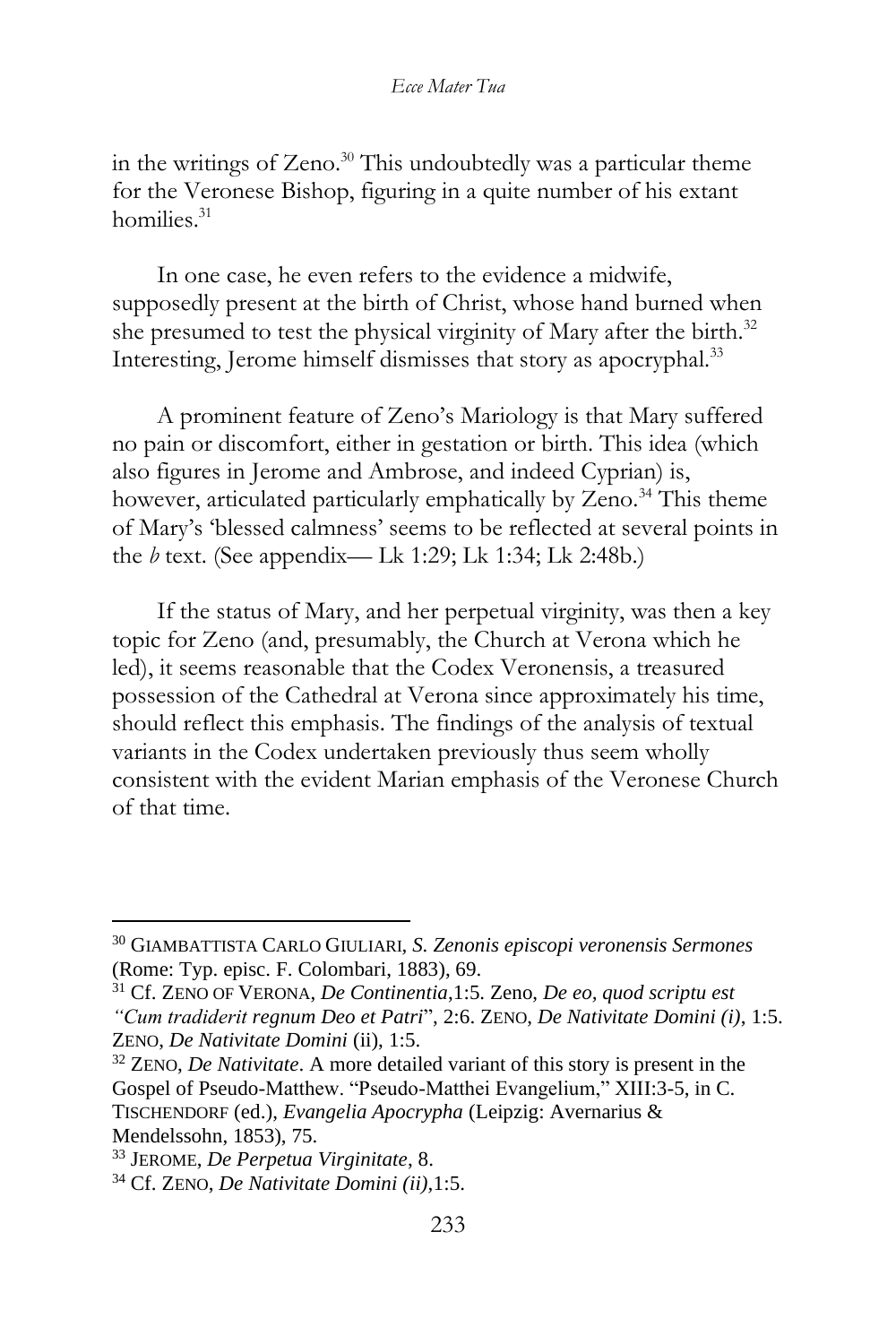#### **IV. Conclusions**

On the basis of the few examples considered, it seems that the variant wordings found in the text of the Codex Veronensis, *b*, do reflect a particular emphasis on Mary, and the doctrines of the virginal conception of Christ, and the perpetual virginity of Mary. This is in accordance with the special emphasis on those themes found in the writings of Zeno, whose episcopacy of Verona approximately coincides with the date of origin of the Codex.

Although the textual variants in Matthew have been the focus of the present paper, the Marian trend appears equally strongly and consistently in the texts of the other Gospels. These variants are tabulated with brief comment in Appendix I. While none of the variants, taken in individually and in isolation, are perhaps sufficient to prove this (except, arguably, the most widely discussed variant reading, in Jn 1:13), in combination they form a convincing case. Given the key importance of the Codex Veronensis as a witness of the *Vetus Latina* Gospel tradition, the identification and demonstration of this significant and consistent Marian theological/devotional nuance in the text may well be of real interest.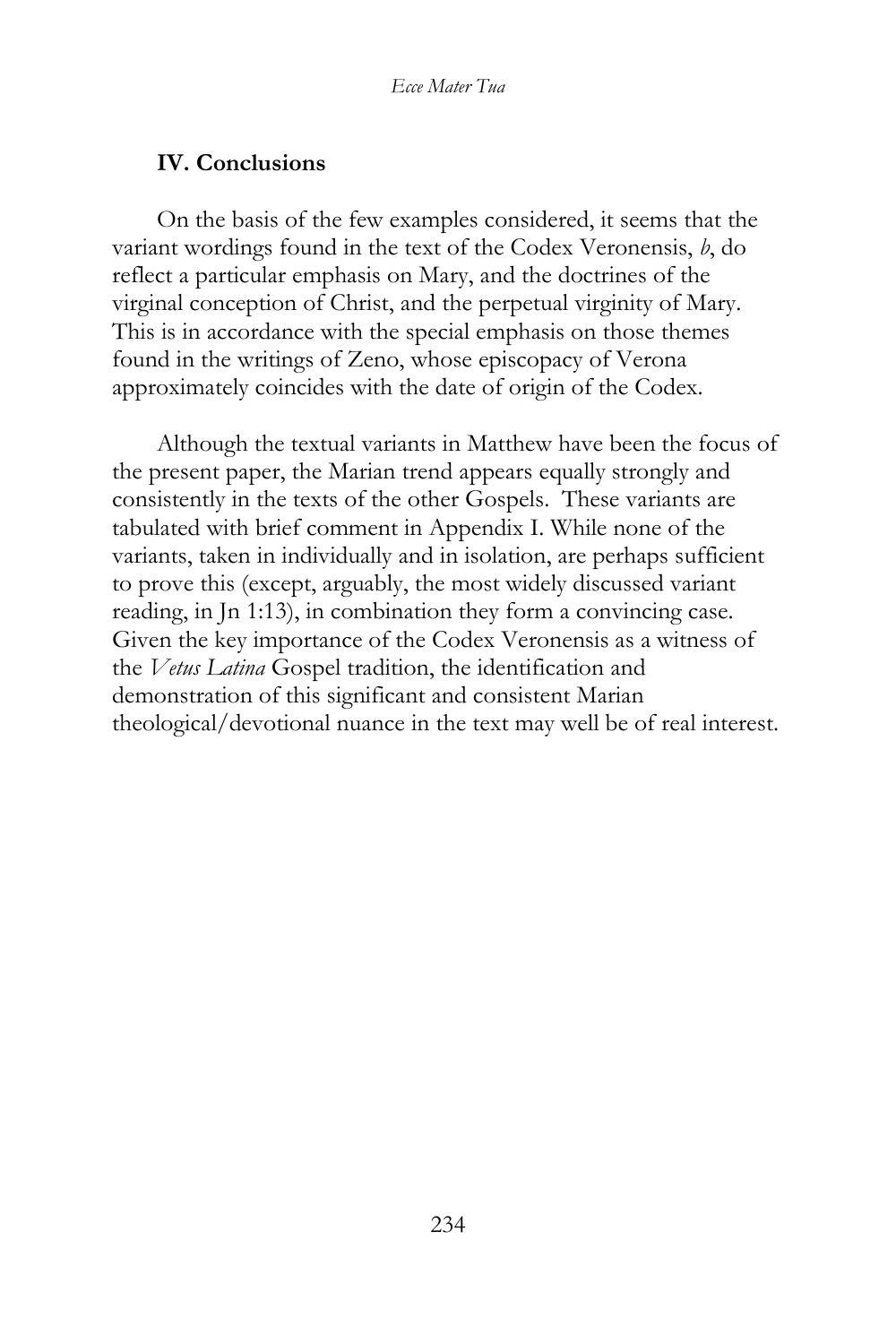# **APPENDIX I— Additional Textual Variants in other Gospels Suggesting a Marian Emphasis**

| Verse               | Codex                                                                                                                                    | Vulgate                                                                                                                                  | Comment                                                                                                                                                                                  |
|---------------------|------------------------------------------------------------------------------------------------------------------------------------------|------------------------------------------------------------------------------------------------------------------------------------------|------------------------------------------------------------------------------------------------------------------------------------------------------------------------------------------|
|                     | Veronensis, b                                                                                                                            |                                                                                                                                          |                                                                                                                                                                                          |
| $\ln$<br>$1:12b-13$ | ()<br>credentibus in<br>nomine ejus qui<br>non $ex$<br>sanguine neque<br>ex voluntate<br>carnis nec $ex$<br>voluntate viri<br>sed ex deo | ()<br>credentibus in<br>nomine ejus qui non<br>ex sanguine neque<br>ex voluntate carnis<br>nec ex voluntate viri<br>sed ex deo nati sunt | A widely discussed<br>variant. The <i>b</i> reading<br>obviously appears to<br>refer to the virginal<br>conception of Jesus,<br>which otherwise is not<br>explicitly mention in<br>John. |
|                     | natus est                                                                                                                                |                                                                                                                                          |                                                                                                                                                                                          |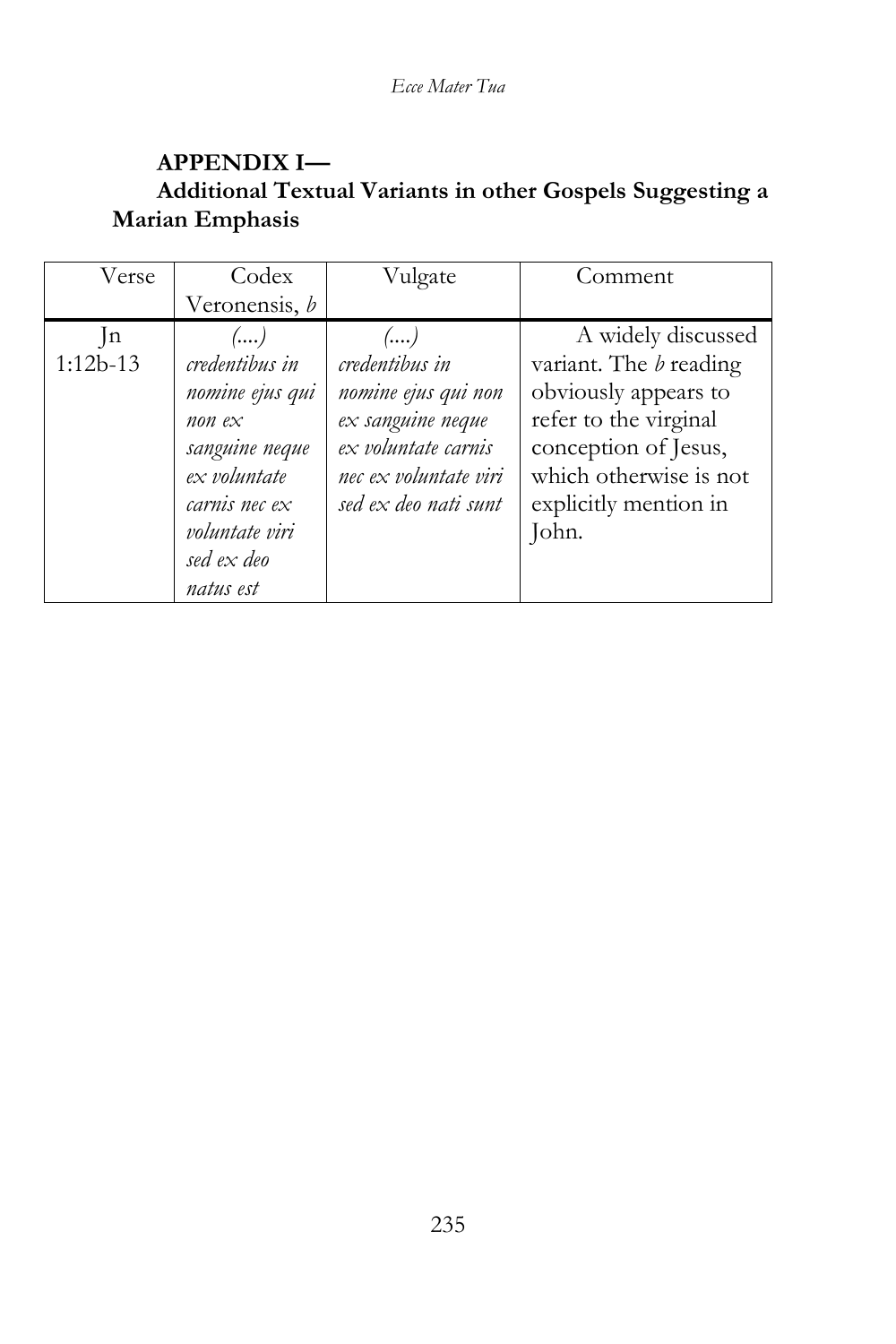*Ecce Mater Tua*

| Verse         | Codex                                                                                                                                                 | Vulgate                                                                                                                                              | Comment                                                                                                                                                                                                                                                                                                                                                                                                                                                                                                                                                                            |
|---------------|-------------------------------------------------------------------------------------------------------------------------------------------------------|------------------------------------------------------------------------------------------------------------------------------------------------------|------------------------------------------------------------------------------------------------------------------------------------------------------------------------------------------------------------------------------------------------------------------------------------------------------------------------------------------------------------------------------------------------------------------------------------------------------------------------------------------------------------------------------------------------------------------------------------|
|               | Veronensis, b                                                                                                                                         |                                                                                                                                                      |                                                                                                                                                                                                                                                                                                                                                                                                                                                                                                                                                                                    |
| Jn<br>$2,3-8$ | $()$ dicit<br>mater Jesu ad<br>eum () dixit<br>ei Jesus ()<br>dicit<br>mater ejus<br>ministris ()<br>ait illis<br>Jesus $()$<br>ait illis<br>Jesus () | $()$ dicit mater<br>Jesu ad eum ()<br>dicit ei Jesus ()<br>dicit mater ejus<br><i>ministris</i> ()<br>dicit eis Jesus<br>()<br>dicit eis Jesus<br>() | In the description<br>of the utterances of<br>Mary and Jesus in<br>wedding at Cana<br>pericope, the $b$ text<br>reserves the historical<br>present for Mary,<br>giving Christ the<br>perfect tense. The<br>Vulgate used historical<br>present for both Jesus<br>and Mary. Other<br>versions $(e)$ use only<br>the perfect, while<br>others mix perfect and<br>historical present<br>variously between both<br>figures $(a, f)$ . The effect<br>of the reservation of<br>the historical present to<br>Mary is a<br>'foregrounding' of her<br>role in the narrative of<br>the event. |
| Jn<br>6,42    | Nonne<br>hic filius<br>Joseph, cujus<br>noscimus<br>patrem?                                                                                           | Nonne hic est<br>Jesus filius Joseph<br>cujus nos novimus<br>patrem et matrem?                                                                       | The <i>b</i> reading here<br>seems to emphasise the<br>separation of Mary<br>from the Jews. The<br>Jews assume (falsely)<br>the paternity of Joseph,<br>but are depicted as<br>being not interested in<br>his mother.                                                                                                                                                                                                                                                                                                                                                              |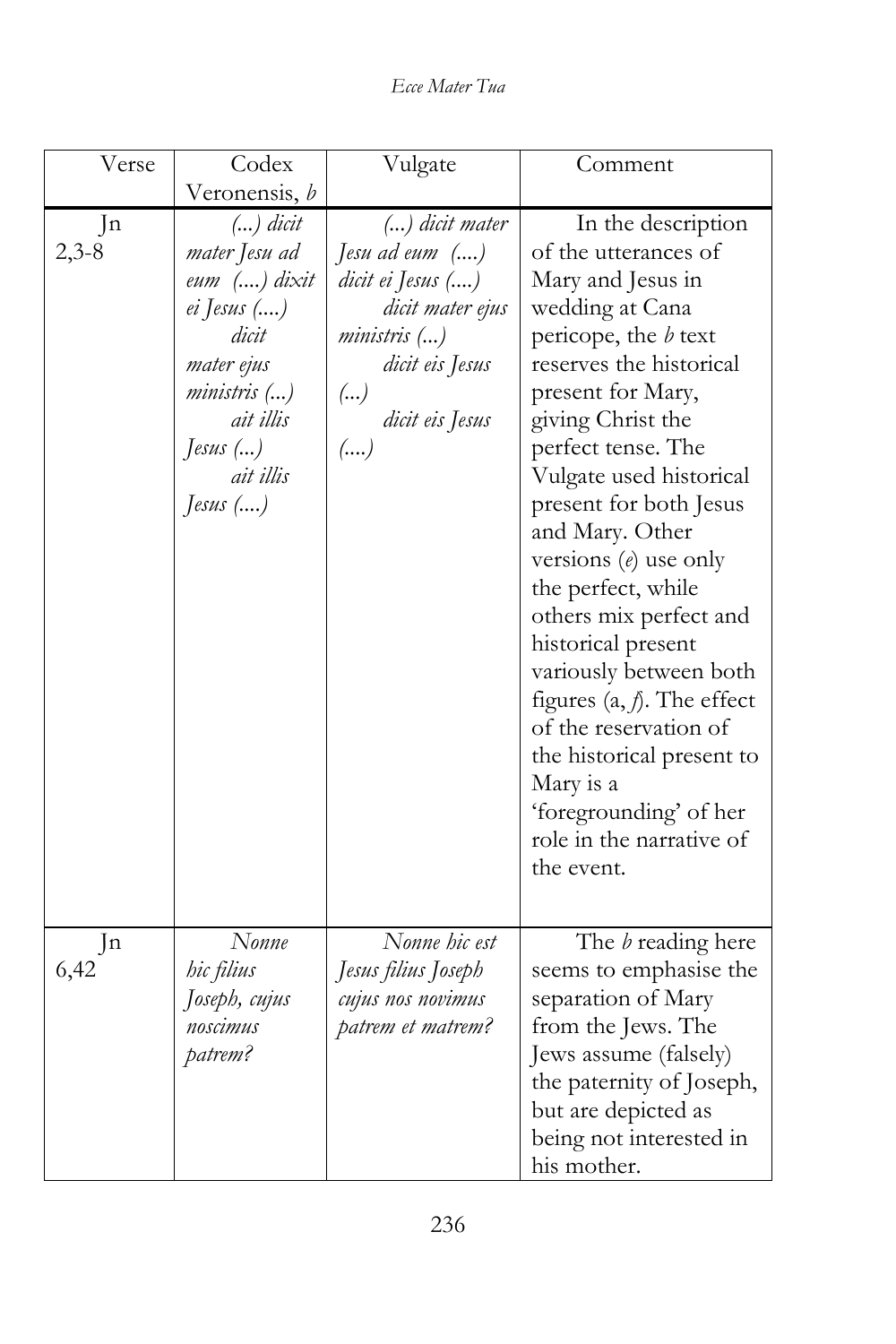*Ecce Mater Tua*

| Verse      | Codex                                                                                                                                                                                                                                                            | Vulgate                                                                                                                                                                                                                    | Comment                                                                                                                                                                                                                                                                                                                                                                                                                                                                                                                                                                                                                                                                                                                                      |
|------------|------------------------------------------------------------------------------------------------------------------------------------------------------------------------------------------------------------------------------------------------------------------|----------------------------------------------------------------------------------------------------------------------------------------------------------------------------------------------------------------------------|----------------------------------------------------------------------------------------------------------------------------------------------------------------------------------------------------------------------------------------------------------------------------------------------------------------------------------------------------------------------------------------------------------------------------------------------------------------------------------------------------------------------------------------------------------------------------------------------------------------------------------------------------------------------------------------------------------------------------------------------|
|            | Veronensis, b                                                                                                                                                                                                                                                    |                                                                                                                                                                                                                            |                                                                                                                                                                                                                                                                                                                                                                                                                                                                                                                                                                                                                                                                                                                                              |
| Lk<br>1:27 | eodem<br>autem tempore<br>missus est<br>Angelus<br>Gabriel a<br>Domino in<br>civitatem<br>Galilaeae cui<br>nomen<br>Nazareth ad<br>Virgine Maria<br>desponsatam<br>viro cui nomen<br>erat Joseph de<br>domo David et<br>nomen<br><b>VIRGINIS</b><br><b>MARIA</b> | in mense autem<br>sexto missus est<br>angelus Gabrihel a<br>Deo in civitatem<br>Galilaeae cui nomen<br>Nazareth ad<br>virginem<br>desponsatam viro cui<br>nomen erat Joseph<br>de domo David et<br>nomen virginis<br>Maria | Note extra<br>appearance of name<br>'Maria' in b, in both<br>cases joined to the title<br>'Virgo', and in the<br>second case using<br>larger letters. Note also<br>the 'ungrammatical' use<br>of ablative for 'ad<br><i>Virgine Maria'</i> possibly<br>to preserve the<br>morphology of the<br>name. The use of 'eodem<br>() tempore', rather than<br>'in mense sexto' may well<br>reflect the apocryphal<br>tradition that Jesus'<br>gestation was of an<br>extended length<br>(referred to by Zeno),<br>since the Baptist and<br>Jesus were conceived<br>'eodem tempore'. The<br>introduction of this<br>motif highlights Mary's<br>closeness to Christ, and<br>the importance of His<br>'supernatural'<br>birth/conception/gesta<br>tion. |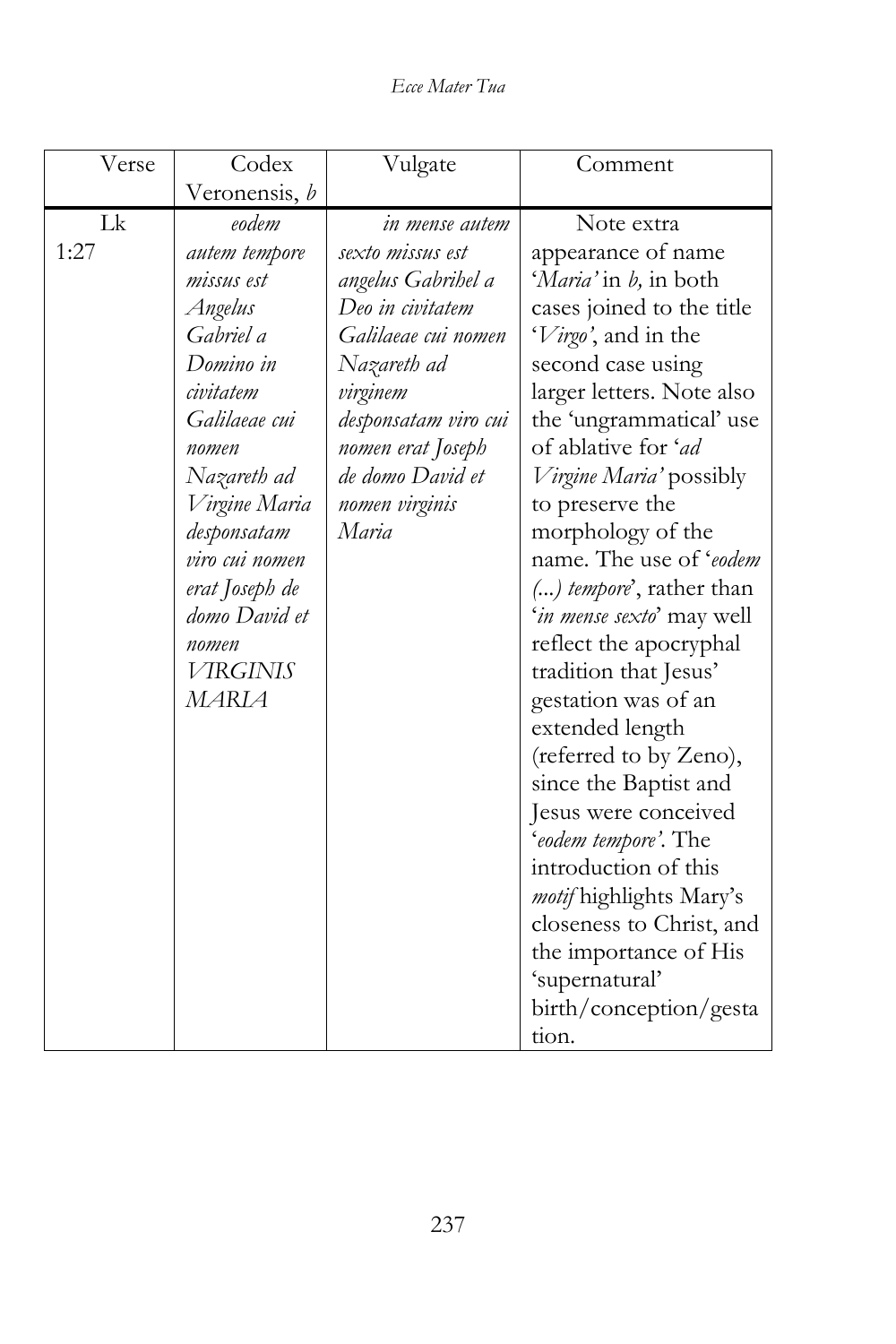*Ecce Mater Tua*

| Verse      | Codex                                                                  | Vulgate                                    | Comment                                                                                                                                                                                                                                                                                                                                            |
|------------|------------------------------------------------------------------------|--------------------------------------------|----------------------------------------------------------------------------------------------------------------------------------------------------------------------------------------------------------------------------------------------------------------------------------------------------------------------------------------------------|
|            | Veronensis, b                                                          |                                            |                                                                                                                                                                                                                                                                                                                                                    |
| Lk<br>1:28 | et<br>ingressus<br>angelus<br>evangelizavit<br>eam et dixit illi<br>() | et ingressus<br>angelus ad eam dixit<br>() | Note use of<br>'evanglizare', tying in<br>with the ancient<br>tradition that Mary was<br>the first to receive the<br>Gospel. Since 'dixit' is<br>also given, it conveys<br>the sense that the<br>'evangelization' was<br>something additional to<br>the angel's<br>announcement (i.e.<br>'evanglizavit' is not<br>simply used instead of<br>'dixit |
| Lk<br>1:28 | $\left(\ldots\right)$<br>benedicta tu<br>inter mulieres                | $()$ benedicta<br>tu inter mulieribus      | Note that the<br>Vulgate's ablative<br>'mulieribus' has a sense<br>of comparison<br>('Blessed are you,<br>compared to women').<br>This is not present in $b$<br>('Blessed are you, in the<br>midst of women'). This<br>seems to be a higher<br>statement of praise,<br>since it is not qualified<br>by a comparative<br>aspect.                    |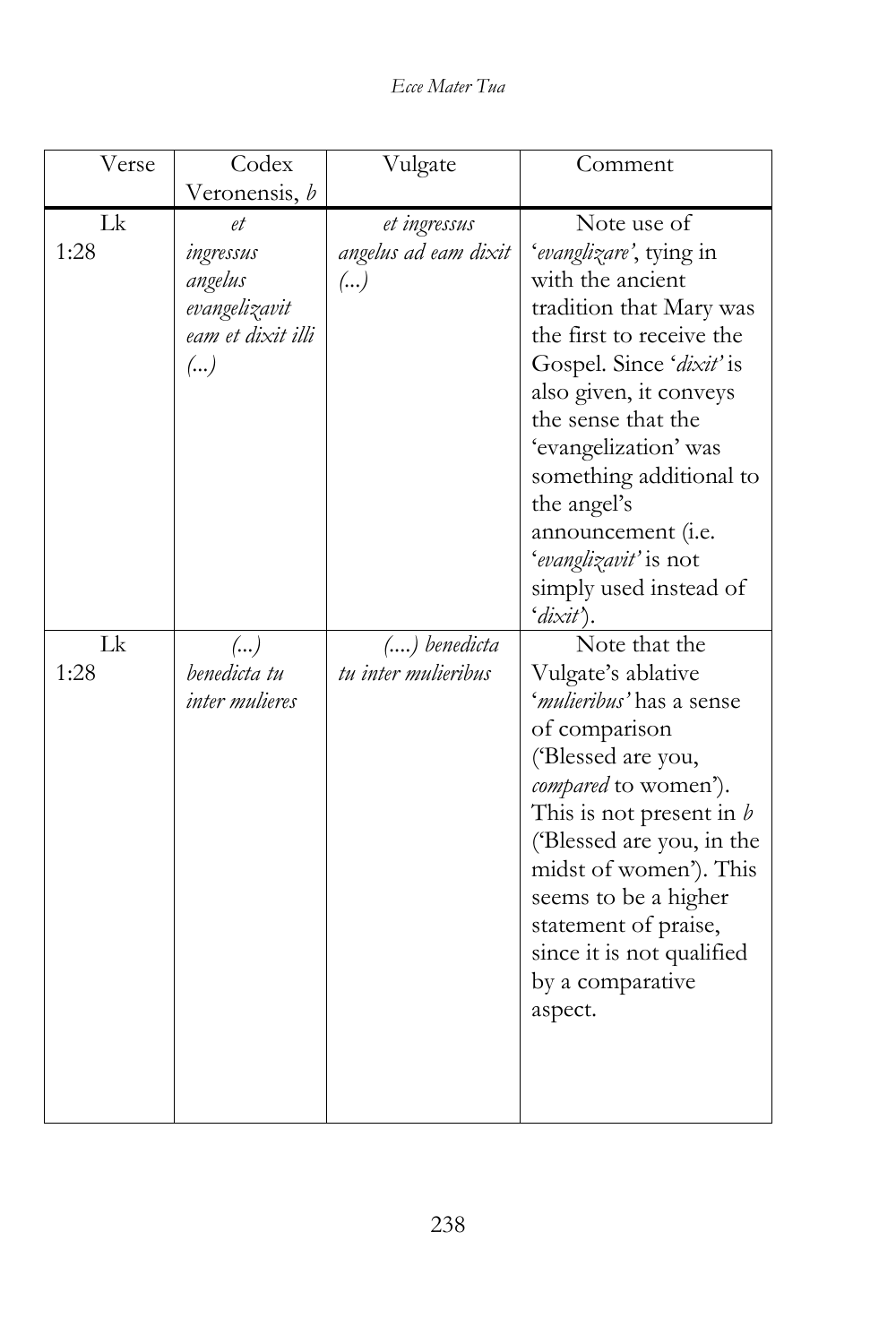*Ecce Mater Tua*

| Verse | Codex            | Vulgate                | Comment                       |
|-------|------------------|------------------------|-------------------------------|
|       | Veronensis, b    |                        |                               |
| Lk    | ipsa             | диае сит               | Mary is not                   |
| 1:29  | autem ut vidit   | audisset turbata est   | depicted as being             |
|       | eum mota est     | in sermone ejus et     | 'disturbed' here, but         |
|       | in introitu ejus | cogitabat qualis esset | merely 'moved' by the         |
|       | et erat cogitans | <i>ista salutation</i> | angel's appearance (but       |
|       | quod sic         |                        | not the speech). The <i>b</i> |
|       | benedixisset     |                        | text may be read as:          |
|       | eam              |                        | 'She, since she had seen      |
|       |                  |                        | him, was moved by his         |
|       |                  |                        | entrance, and was             |
|       |                  |                        | meditating that he had        |
|       |                  |                        | thus blessed her.' There      |
|       |                  |                        | is no suggestion (unlike      |
|       |                  |                        | in the Vulgate) that          |
|       |                  |                        | Mary did not                  |
|       |                  |                        | comprehend the                |
|       |                  |                        | significance of the           |
|       |                  |                        | angel's salutation. This      |
|       |                  |                        | paints a 'calmer' Mary,       |
|       |                  |                        | consistent with Zeno's        |
|       |                  |                        | portrayal.                    |
| Lk    | $()$ ecce        | $()$ quomodo           | Mary's momentary              |
| 1:34  | ancilla domini   | fiet istud quoniam     | questioning or doubt is       |
|       |                  | virum non cognosco     | removed; she obeys            |
|       |                  |                        | even before the angel's       |
|       |                  |                        | explanation.                  |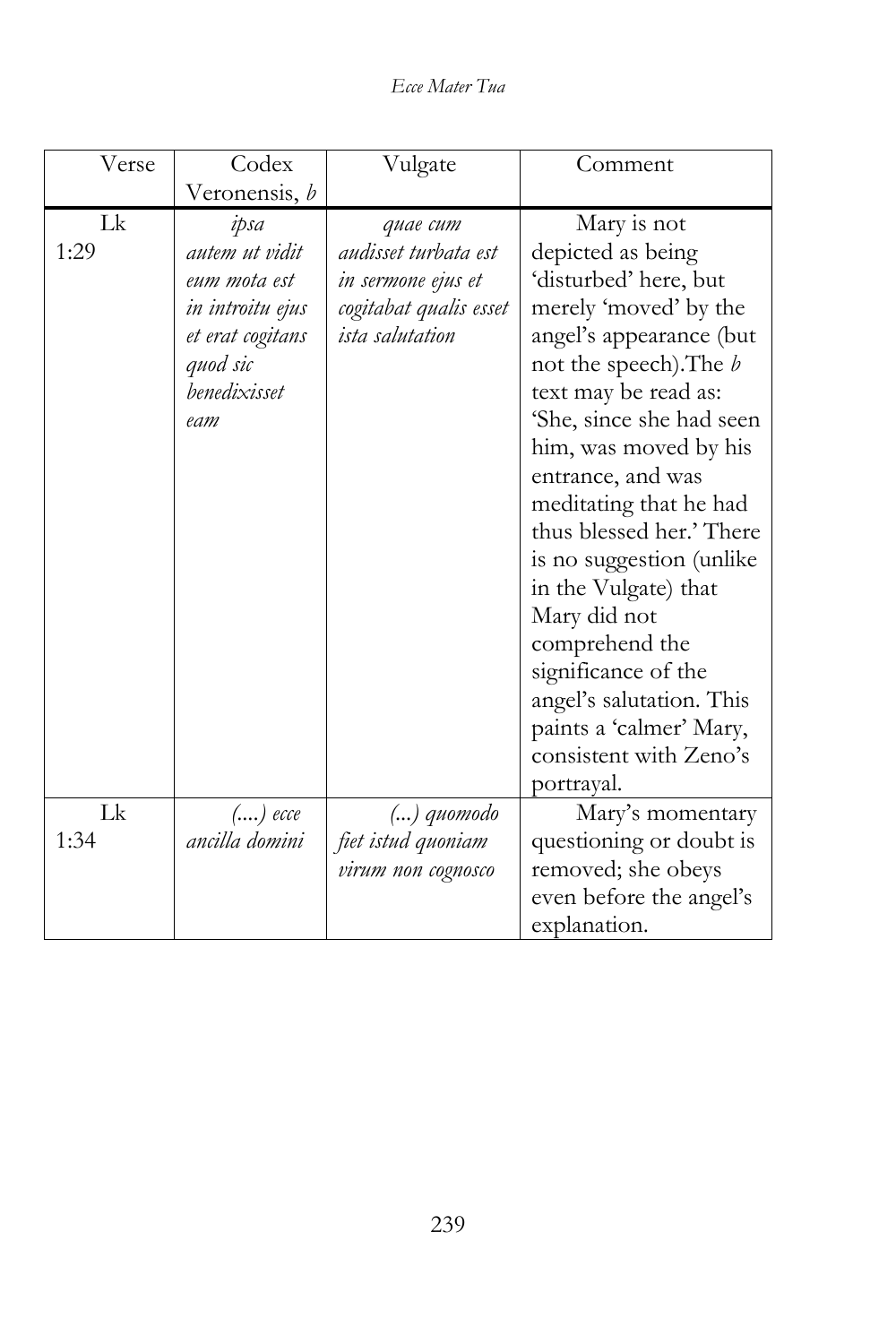*Ecce Mater Tua*

| Verse  | Codex           | Vulgate              | Comment                         |
|--------|-----------------|----------------------|---------------------------------|
|        | Veronensis, b   |                      |                                 |
| Lk     | Maria et        | parentes ejus        | Extra naming of                 |
| 2:41 & | Joseph          |                      | Mary, and removing              |
| 2:43   |                 |                      | possibly problematic            |
|        |                 |                      | use of 'parentes'               |
|        |                 |                      | (connected with                 |
|        |                 |                      | 'parere'- not applicable        |
|        |                 |                      | to Joseph, and also             |
|        |                 |                      | troublesome to apply            |
|        |                 |                      | to Mary, because of the         |
|        |                 |                      | crudity of sense of             |
|        |                 |                      | 'parere')                       |
| Lk     | $()$ et         | $()$ et dixit        | Extra naming of                 |
| 2:48a  | dixit Maria     | mater ejus           | Mary.                           |
|        |                 |                      |                                 |
| Lk     | ()              | pater tuus et        | Dropping of                     |
| 2:48b  | dolentes        | ego dolentes         | reference to Joseph as          |
|        | quaerebamus     | quaerebamus te       | 'pater tuus'. Whereas the       |
|        | te.             |                      | Vulgate reading makes           |
|        |                 |                      | it clear that Mary              |
|        |                 |                      | included amongst those          |
|        |                 |                      | (i.e. 'pater tuus') 'dolentes', |
|        |                 |                      | the $b$ (by not naming          |
|        |                 |                      | the subject of                  |
|        |                 |                      | 'quaerebus') text leaves        |
|        |                 |                      | this open. 'Tristes',           |
|        |                 |                      | which is also found is          |
|        |                 |                      | several texts $(a, ff)$ is      |
|        |                 |                      | omitted both from b             |
|        |                 |                      | and A. (Note link with          |
|        |                 |                      | Zeno's theme of Mary            |
|        |                 |                      | not suffering).                 |
| Lk     | tu es filius    | tu es filius         | The <i>b</i> text clearly       |
| 3:22   | meus, ego hodie | meus dilectus, in te | presents a stronger             |
|        | genui te        | complacui mihi       | emphasis on Divine              |
|        |                 |                      | paternity.                      |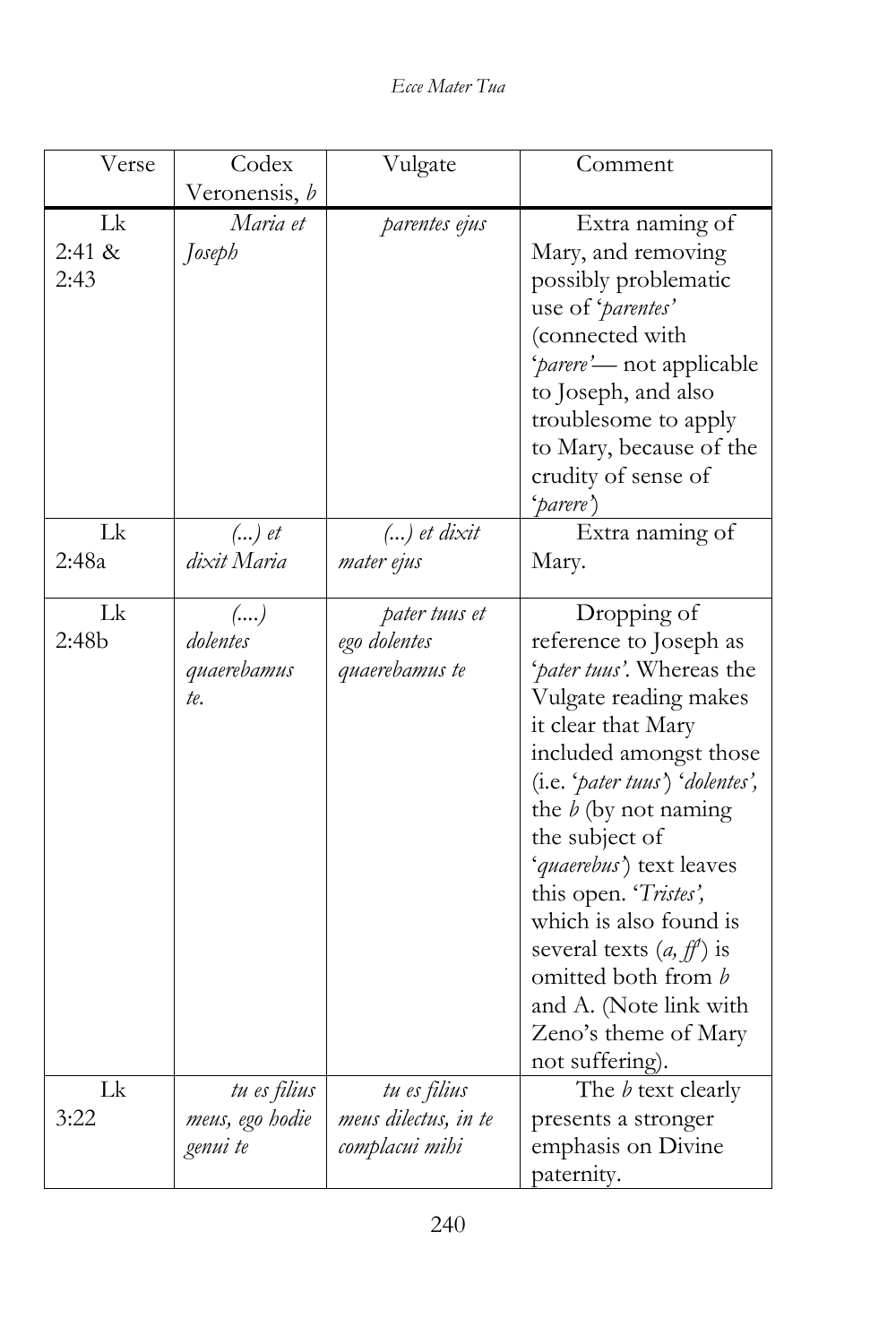*Ecce Mater Tua*

| Verse | Codex                 | Vulgate              | Comment                        |
|-------|-----------------------|----------------------|--------------------------------|
|       | Veronensis, b         |                      |                                |
| Lk    | et ipse               | et ipse Jesus        | The <i>b</i> text              |
| 3:23  | Jesus erat            | erat incipiens quasi | emphasises more                |
|       | <i>incipiens</i> fere | annorum trigenta, ut | strongly that Jesus was        |
|       | annorum,              | putabatur, filius    | <i>not</i> the son of Joseph,  |
|       | quod videbatur        | Joseph               | by doubling up the             |
|       | et dicebatur esse     |                      | verb (videbatur et             |
|       | filius Joseph         |                      | dicebatur esse filius Joseph), |
|       |                       |                      | and also presented it in       |
|       |                       |                      | a personal form, rather        |
|       |                       |                      | than the impersonal            |
|       |                       |                      | 'putabatur' of the             |
|       |                       |                      | Vulgate. The fact that         |
|       |                       |                      | his status as son of           |
|       |                       |                      | Joseph was merely              |
|       |                       |                      | putative is expressed in       |
|       |                       |                      | just two words in the          |
|       |                       |                      | Vulgate ('ut putabatur'),      |
|       |                       |                      | compared to the very           |
|       |                       |                      | emphatic five words in         |
|       |                       |                      | h.                             |